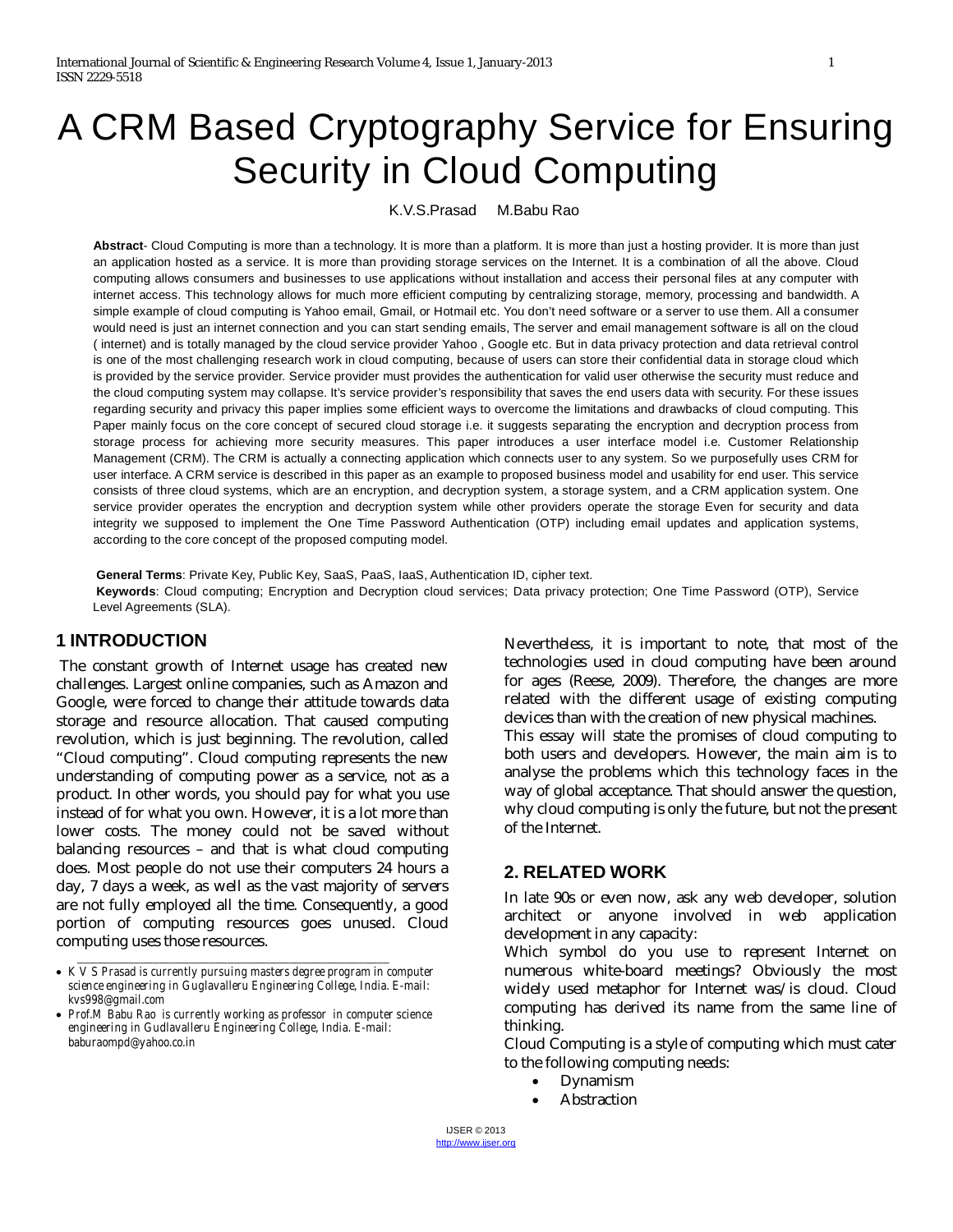Resource Sharing

### **A. Dynamism**

Your business is growing exponentially. Your computing need & usage is getting bigger with every passing day. Would you add servers & other hardware's to meet the new demand? Assume, Recession is back & your business is losing customers. The servers & hardware's you added during last quarter's peak season is now idle. Will you sale them? Demand keeps on changing based on world/regional economy, sometimes seasonal traffic burst as well. That's where Cloud Computing comes to your rescue! You just need to configure & your provider will take care of fluctuating demand

#### **B .Abstraction**

Your business should focus on your core competency & should not worry about security, OS, software platform, updates and patches etc. Leave these chores to your provider. From an end users perspective, you don't need to care for the OS, the plug-ins, web security or the software platform. Everything should be in place without any worry.

#### **C. Resource Sharing**

Resource Sharing is the beauty of Cloud Computing. This is the concept which helps the cloud providers to attain optimum utilization of resources. Say, a company dealing in gifts may require more server resources during festive season. A company dealing in Payroll management may require more resources during the end or beginning of the month. The cloud architecture is implemented in such a way that it provides you the flexibility to share application as well as other network resources (hardware etc). This will lead to a need based flexible architecture where the resources will expand or contract with little configuration changes.

#### **Using Applications in the Cloud**

If people can access a service using any computer, without preference of operating system, browser and other software, that service is cloud-based. In general, the only thing you need – is a browser. Cloud computing does not require a single piece of software to be installed in the user's computer.The most common example of cloud computing could be Google Mail. For a long time such programs as Microsoft Outlook were used for working with email. Currently, the freedom of accessing data from any computer, as well as the improved functionality of online applications, has encouraged people to move into the cloud.

Firstly, as application runs in the cloud, not on the desktop PC, the PC does not need the processing power or hard disk space demanded by traditional desktop software (Miller, 2008). Therefore, users can choose lower-cost computers. For this purpose, the whole class of small, light and inexpensive laptop computers, called net books, was created. According to market forecaster Display Search (displaysearch.com), in the second quarter of 2009, net books accounted for 32.9 percent of all portable computer shipments in Europe, and it is expected to grow constantly in the future. This data proves that more and more people become independent of personal computer resources.

Secondly, it means increased computing power and unlimited storage. Distributed computing shares resources between many servers in the cloud. Therefore, a user has the power of the entire cloud at his disposal and can store whatever he needs.

Thirdly, one of the most interesting benefits of cloud is online collaboration. A user does not have to carry a copy of every file with him when he moves from one location to another. Instead, all documents are hosted in the cloud and are available to any authorized user. That makes an opportunity for multiple users to access and edit the same document in real time.

Finally, it encompasses data safety. Files in the cloud are automatically duplicated. In addition, they are not affected by crashes of the user's computer or application. Nevertheless, it is still important to store backups in more accessible place than the cloud (Miller, 2008).

#### **Cloud computing for business and developers**

Currently, the vast majority of companies build their own IT infrastructure or choose managed services provider. These options have significant costs and limited flexibility, unlike data storage in the cloud.

Using cloud computing, files can be just "thrown" into the cloud without worrying how they are stored or backing them up. In addition, you do not need to take care about software licenses and upgrades, which are done for you automatically. Furthermore, there is nothing to do with hardware, as you do not own it. In other words, you do not need to take care about any hardware failures or purchases. In the world, where machine's value is reduced every month it is in use until it is worth nothing, that means a lot. There are three main types of cloud services.

- 1. IaaS Infrastructure as a service.
- 2. PaaS -platform as services.
- 3. SaaS- software as service

# **2.1. Infrastructure as a Service: (IaaS)**

This is the base layer of the cloud stack. It serves as a foundation for the other two layers, for their execution. The keyword behind this stack is Virtualization.

Let us try to understand this using Amazon EC2. In Amazon EC2 (Elastic Compute Cloud) your application will be executed on a virtual computer (instance). You have the choice of virtual computer, where you can select a configuration of CPU, memory & storage that is optimal for your application. The whole cloud infrastructure viz.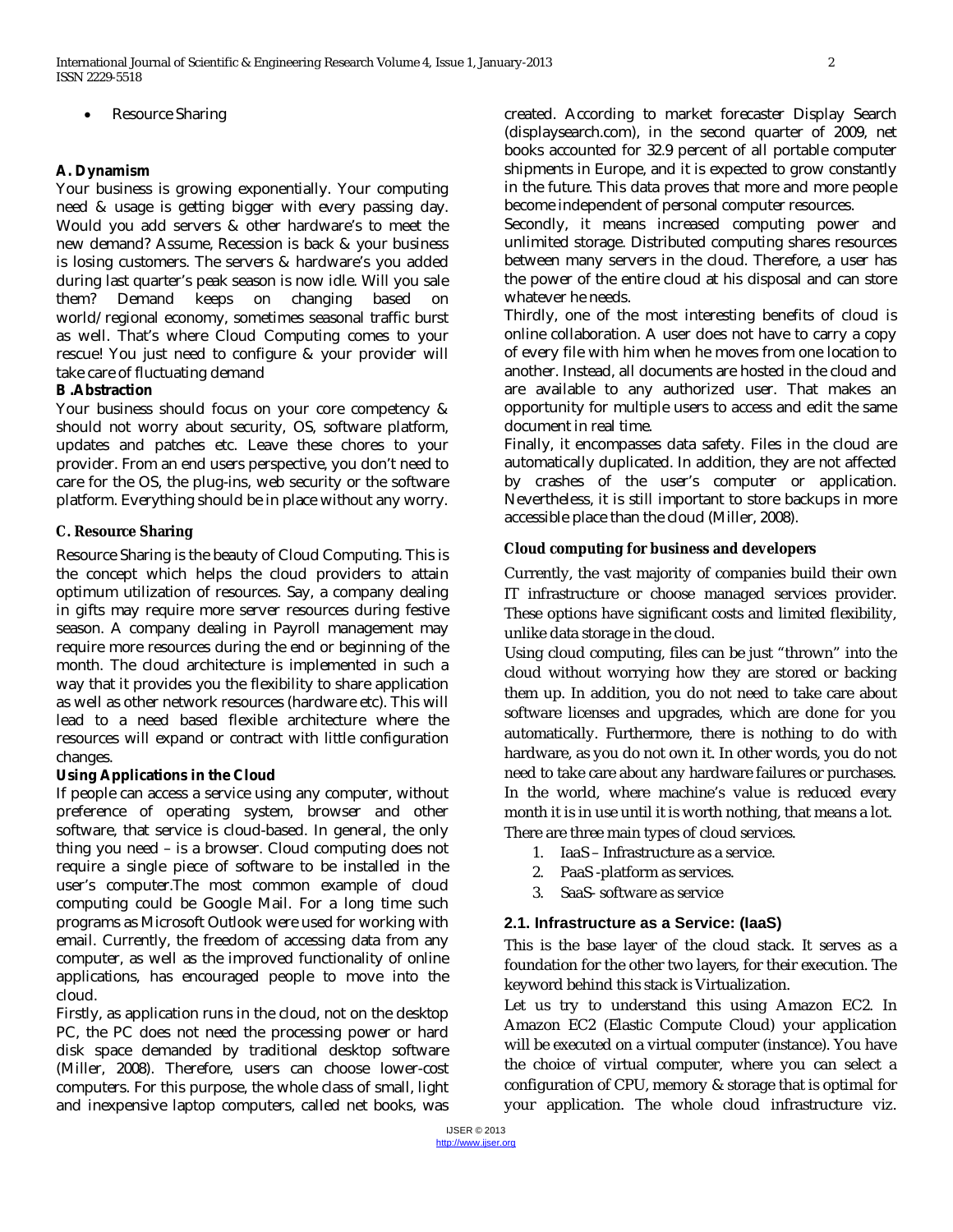servers, routers, hardware based load-balancing, firewalls, storage & other network equipments are provided by the IaaS provider. The customers buy these resources as a service on a need basis.



Figure 1:Layers of Cloud Computing

# **2.2. Platform as a Service (PaaS)**

Now you don't need to invest millions of \$\$\$ to get that development foundation ready for your developers. The PaaS provider will deliver the platform on the web, and in most of the cases you can consume the platform using your browser, i.e. no need to download any software. It has definitely empowered small & mid-size companies or even an individual developer to launch their own SaaS leveraging the power of these platform providers, without any initial investment.

- PaaS Layers
- Cloud OS
- Cloud Middleware

# **2.3. Software as a Service (SaaS)**

This is the Top most layer of the cloud computing stack directly consumed by end user – i.e. SaaS (Software as a Service). On-Premise applications are quite expensive, affordable only to big enterprises. Why? Cause On-Premise applications had a very high upfront CapEx(Capital Expenditure); which results in a high TCO (Total Cost of Ownership). On-Premise apps also require a higher number of skilled developers to maintain the application. In its current avatar SaaS is going to be the best bet for SMEs/SMBs (Small & Mid size businesses). Now, they can afford best software solution for their business without investing anything at all on the infrastructure or development platform or skilled manpower. The only requirement for SaaS is a computer with browser, quite basic. SaaS is a recurring subscription based model delivered to customer on demand – Pay as you use. Best SaaS Examples

- Sales Force CRM
- Google Apps
- ZOHO Support
- Desk away
- Impel CRM
- Wipro w-SaaS

# **3. LITERATURE REVIEW**

#### **3.1. Origin and Core Concept of Cloud Computing**

In a cloud computing environment, the service content offered by service providers can be adjusted according to the needs of the user. For example, the applicant can request different amounts of storage, transmission speeds, levels of data encryption and other services. In addition to defining the service items, the agreement normally also notes the time, quality and performance requirements provided with the service. Generally, these service agreements are referred to as Service Level Agreements (SLA) [4]. By signing an SLA, the user shows that he has understood and agreed to the contents of the application service, and agrees with the provider's data privacy and protection policies.

A common approach to protect user data is that user data is encrypted before it is stored. In a cloud computing environment, a user's data can also be stored following additional encryption, but if the storage and encryption of a given user's data is performed by the same service provider, the service provider's internal staff (e.g., system administrators and authorized staff) can use their decryption keys and internal access privileges to access user data. From the user's perspective, this could put his stored data at risk of unauthorized disclosure.



#### Figure.2.Basic of Cloud Computing

Creating user trust through the protection of user's data content is the key to the widespread acceptance of the cloud computing. This study proposes a business model for cloud computing based on the concept of using a separate encryption and decryption service. In the model, data storage and decryption of user data are provided separately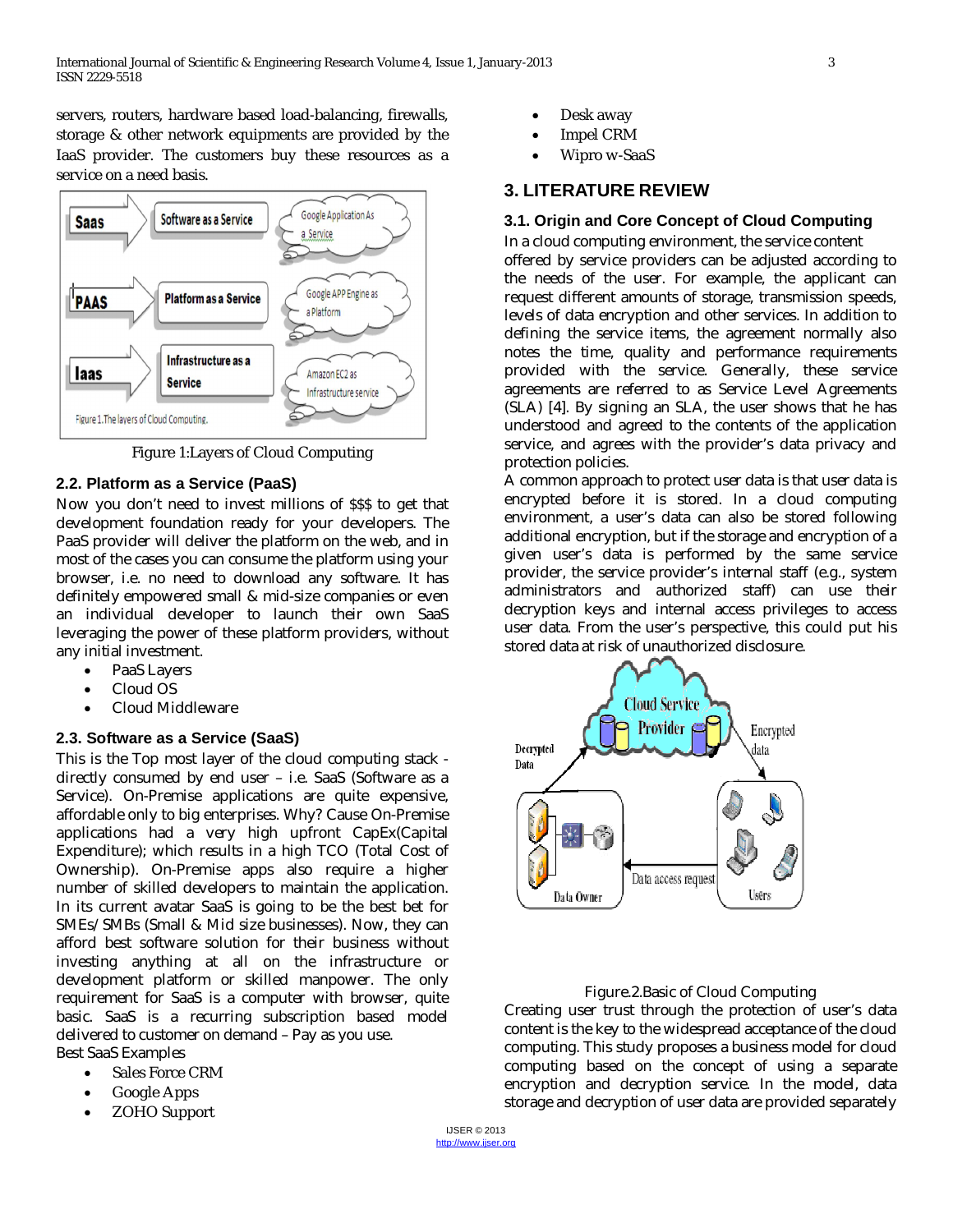by two distinct providers. In addition, those working with the data storage system will have no access to decrypted user data, and those working with user data encryption and decryption will delete all encrypted and decrypted user data after transferring the encrypted data to the system of the data storage service provider.

# **4. PREVIOUS METHODALOGY FOR PROTECTING DATA IN CLOUD COMPUTING**

The cloud computing methods are actually based on the concept of cryptography. Encryption and decryption these are the some processes involved in the cloud computing which help to leads for data integrity and data security.

#### **Encryption Method: -**

Symmetric and asymmetric cryptography is the part of common data encryption methods. Example of a encryption method, it is used in the us. federal conformation processing standard's (FIPS).46-3, 197 Advanced Encryption Standard (AES) and others or Triple Data Encryption Algorithm (TDEA, also known as Triple-DES or 3DES). This type of encryption and decryption process uses as a secret key. Asymmetric cryptography having two different keys-

- "public key" for encryption
- "Private Key" for decryption:

Examples include RSA cryptography and Elliptic Curve Cryptography (ECC). According to the user, "symmetric cryptography is more efficient, and is suitable for encrypting large amount of data. Asymmetric cryptography requires more computation time and is used for the decryption keys required for symmetric cryptography."The use of passwords as an authentication process is more familiar to users, but data sent by the user can be easily hacked.

# **5. A CRM BASED CRYPTOGRAPHY SERVICE FOR ENSURING THE SECURITY IN CLOUD COMPUTING**

Here we are going to clear more ideas about the actual motives of cloud computing. As we already know about the cloud computing till yet. But now we will focus more on how the exact working of cloud computing undergoes for doing the encryption and decryption service for data security and data integrity. This concept is fully and conveniently described in figure 3. As shown in the figure we are going to separate both the service storage and the encryption decryption services so through that we will be getting more security to protect our confidential data from getting hacked by someone. Here for implementing we are using a concept of Software as a Service (SaaS).



Figure.3:Security Services for cloud Computing When the required data will get encrypted or decrypted depending upon the user request, then the Encryption or Decryption Service will first of all assign the respective result to the CRM application. But now the data which is sent to Encryption or Decryption Services for doing encryption or decryption is stored in that service only. This will create a risk factor for getting leakage of data. This provider will automatically delete the encrypted and decrypted data from the Encryption and Decryption Service System. As here data will get stored in one place and gets encrypted in another place so due to this dividing authority data integrity is prevented. In that two functions say accountant and cashier are related to each other regarding providing funds. But these would not interact with each other. These two functions should be kept separately for providing safety. As cashier won't be able to do any frond in the billing provided by the accountant. In this manner we can efficiently and properly maintained our confidential data from getting leaked by someone. Here are some examples of effective cloud computing, Salesforce.com's CRM service [11], SAPas ERP services [12], etc. Data generated while

#### **5.1.Data Retrival From Cloud Service Using Security Service**

Now we will focus on how user will do interaction with the CRM to encrypt and decrypt the data. For that purpose, users have to undergo the login procedure in order to do the encryption and decryption procedure as shown in figure 4. The Data Retrieval Program is illustrated in Fig.4 and is elaborated below. By observing figure we will firstly understand the concept of data retrieving concept. As shown in the figure user will do login where the user's registration is securely verified through login verification or say a One-time Password.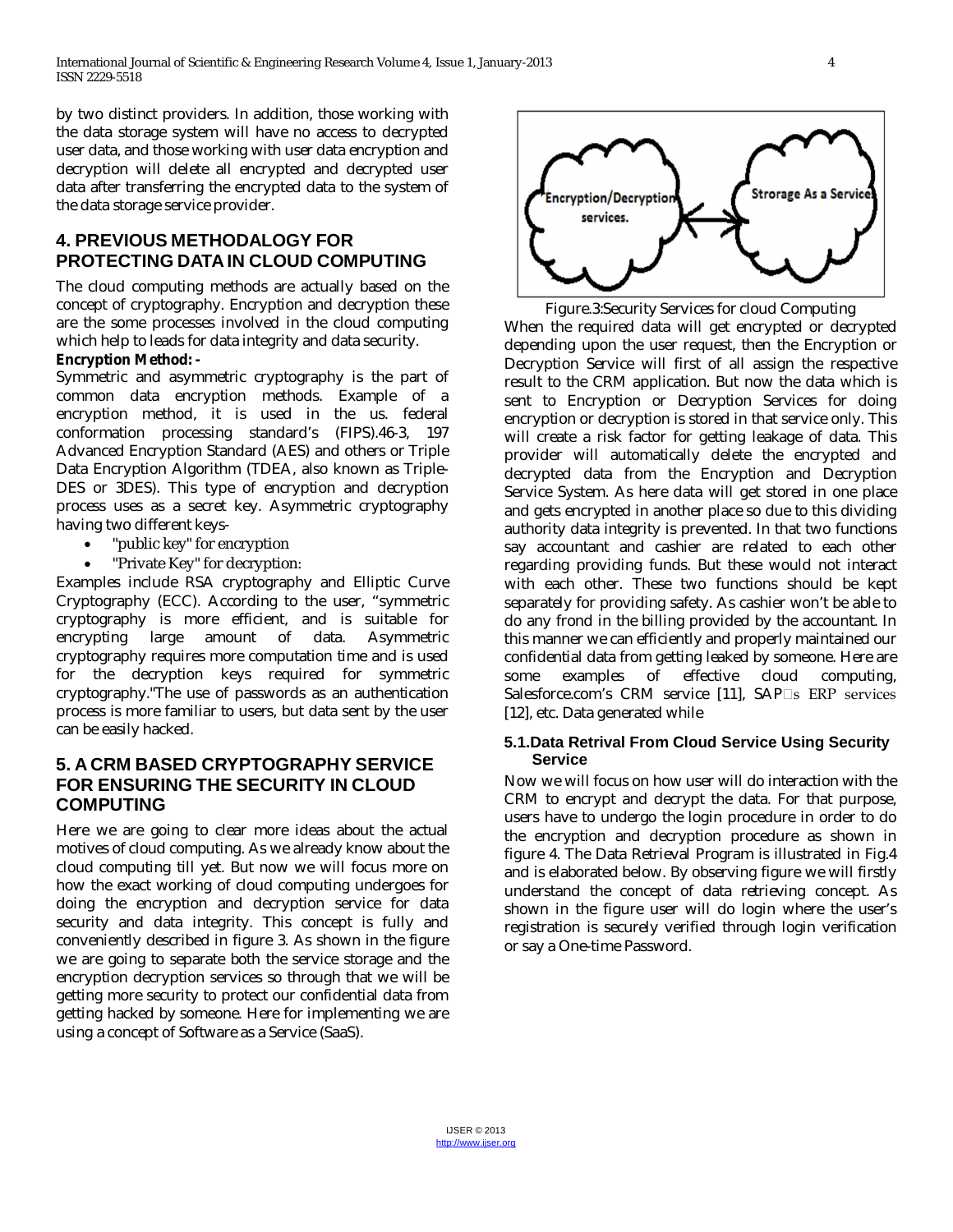

Figure.4 Data retrival of Cloud Computring After this authentication process is completed and user had been successfully completed the login procedure, he or she will send the request for the data retrieval to the CRM. Then the CRM will send the user ID to the Storage system. By sending that Id, it becomes convenient for the storage system to found the data which exactly user wants to retrieve. But here the data is stored in the encrypted form. So it is not readable by the user or say client. Hence, this encrypted data is then transmitted to the Encryption and Decryption by the Storage System with the user ID. In our cloud computing services there are n number of users or say multiuser who are performing the encryption and decryption which creates complexity for the CRM, storage systems which data specifically user requires. As the data is stored on the large manner in the form of tokens. So for identifying that we require a unique user ID which helps us out to fulfill the user requirement to secure their confidential data.

Now, further, the data when transmitted to the encryption and decryption service it should be sent with the unique user ID for indexing the decryption data. By matching that send user ID with the stored decrypted data, the decryption of that particular file or data is done with the help of decrypted key. And finally that decrypted data is send back to the CRM Service. Further this decrypted data is send to the user or client, completing the data retrieval program. For doing this we are using the public and the private key to provide security. But when the encrypted data is transmitted to the CRM then there are a chance of getting data hacked by some unauthorized person. For avoiding this we may used a Secure Sockets Layer Connection to securely transmit it. Once the decrypted data has been send to user then the unencrypted data had been deleted from

there so as to prevent the creation of the same data at some another place. It means that the data and the encrypted key should not be copied by someone during that process. This would become a critical and major factor for ensuring data integrity and privacy. In this manner, we are ensuring a better and enhanced way for data retrieval of the system.

#### **5.2. Data Storage system**

Now we will understand the concept of how the data should get stored in the storage system. The Data Storage System diagram is as shown in figure 5. Here also we require the three cloud service systems which seem to mainly focus on storage system. It has following some implementing steps.

Step 1. As per the figure 5 sending the request to store the data which is then acquire by CRM system.

Step 2. Then the CRM system and Encryption/Decryption Services established the security path to transmit user ID and data which is have to be store.

Step 3. The Encryption/Decryption Service then involves in conversion of both user ID and Data with use of encryption key which mainly used to encrypt the received data. Finally data can be store successfully. Data Storage System is a actually exactly reversed process of Data Retrieval System.



Figure.5.Data Storage System

# **5.3 BLOWFISH ALGORITHM:**

Blowfish is a variable-length key block cipher. It does not meet all the requirements for a new cryptographic standard discussed above: it is only suitable for applications where the key does not change often, like a communications link or an automatic file encryptor. It is significantly faster than DES when implemented on 32-bit microprocessors with large data caches, such as the Pentium and the PowerPC.

#### **Descryption of Algorithm:**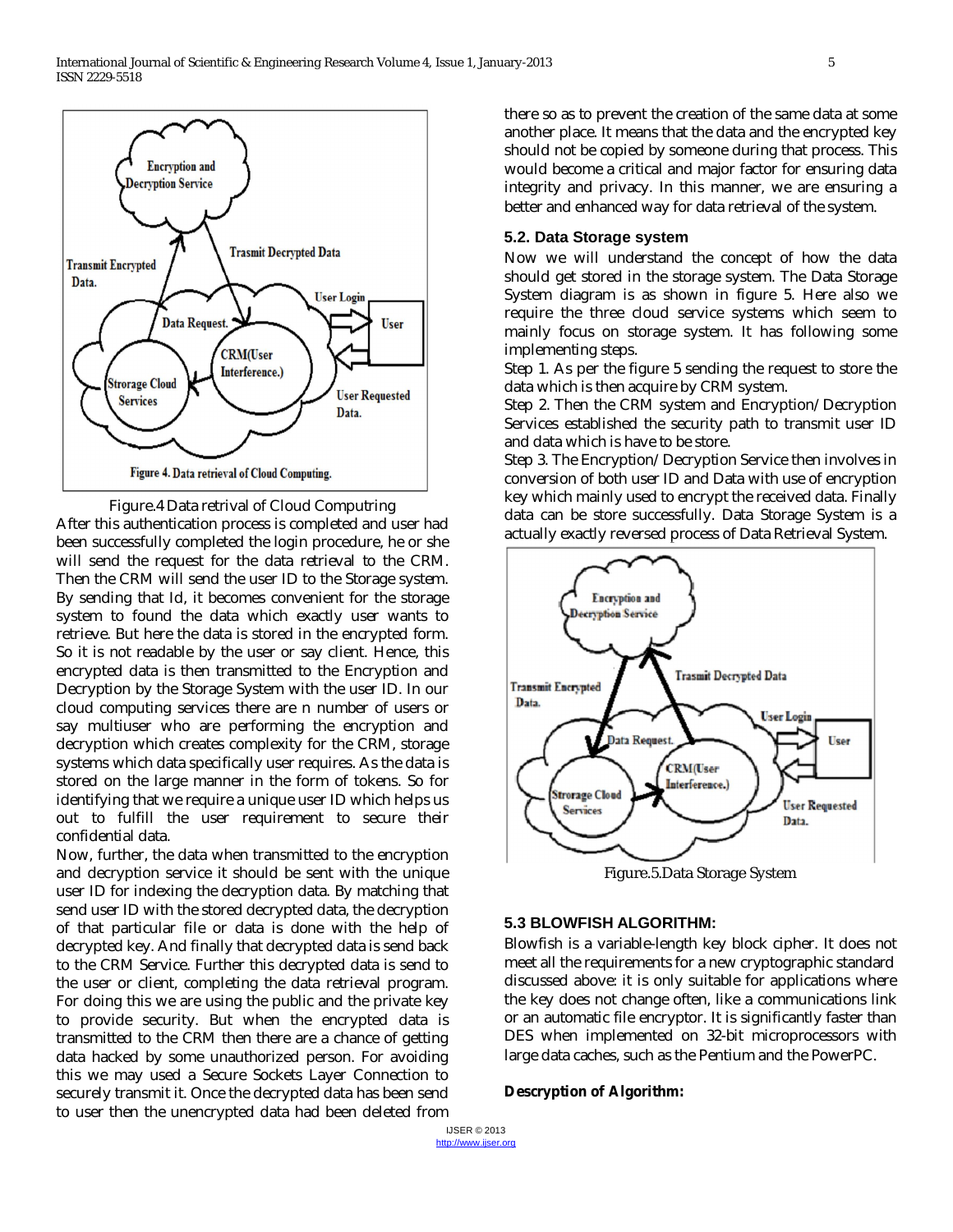Blowfish is a variable-length key, 64-bit block cipher. The algorithm consists of two parts: a key-expansion part and a data-encryption part. Key expansion converts a key of at most 448 bits into several subkey arrays totaling 4168 bytes. Data encryption occurs via a 16-round Feistel network. Each round consists of a key-dependent permutation, and a keyand data-dependent substitution. All operations are XORs and additions on 32-bit words. The only additional operations are four indexed array data lookups per round. Sub keys:

Blowfish uses a large number of subkeys. These keys must be precomputed before any data encryption or decryption. 1. The P-array consists of 18 32-bit subkeys:P1, P2,..., P18.

2. There are four 32-bit S-boxes with 256 entries each:

S1,0, S1,1,..., S1,255;

S2,0, S2,1,..,, S2,255;

S3,0, S3,1,..., S3,255;

S4,0, S4,1,..,, S4,255.

The exact method used to calculate these sub keys will be described later.

Encryption:

Blowfish is a Feistel network consisting of 16 rounds 1). The input is a 64-bit data element, x.

Divide x into two 32-bit halves: xL, xR

For  $i = 1$  to 16:

xL = xL XOR Pi

 $xR = F(xL) XOR xR$ 

Swap xL and xR

Swap xL and xR (Undo the last swap.)

 $xR = xR XOR P17$ 

 $xL = xL$  XOR P18

Recombine xL and xR

Function F ():

Divide xL into four eight-bit quarters:  $a, b, c,$  and d  $F(xL) =$ ((S1,a + S2,b mod 232) XOR S3,c) + S4,d mod 232

Decryption is exactly the same as encryption, except that P1, P2,..., P18 are used in the reverse order.

Implementations of Blowfish that require the fastest speeds should unroll the loop and ensure that all sub keys are stored in cache.

Generating the Sub keys:

The sub keys are calculated using the Blowfish algorithm.

The exact method is as follows:

1. Initialize first the P-array and then the four S-boxes, in order, with a fixed string. This string consists of the hexadecimal digits of pi (less the initial 3). For

# **example:**

P1 = 0x243f6a88

P2 = 0x85a308d3

P3 = 0x13198a2e

P4 = 0x03707344

2. XOR P1 with the first 32 bits of the key, XOR P2 with the second 32-bits of the key, and so on for all bits of the key (possibly up to P14). Repeatedly cycle through the key bits until the entire P-array has been XORed with key bits. (For every short key, there is at least one equivalent longer key; for example, if A is a 64-bit key, then AA, AAA, etc., are equivalent keys.)

3. Encrypt the all-zero string with the Blowfish algorithm, using the sub keys described in steps (1) and (2).

4. Replace P1 and P2 with the output of step (3).

5. Encrypt the output of step (3) using the Blowfish algorithm with the modified sub keys.

6. Replace P3 and P4 with the output of step (5).

7. Continue the process, replacing all entries of the P- array, and then all four S-boxes in order, with the output of the continuously-changing Blowfish algorithm. In total, 521 iterations are required to generate all required. Sub- keys. Applications can store the sub keys rather than

execute this derivation process multiple times.

#### **5.2.Recommended Service Level Agreement Content**

This CRM based Cloud computing model consists the multiple Service providers for providing the efficient CRM Cloud Service. The data handling and the coopearation among the opearators will provide the effectiveness with which users use the service. Unlike conventional Service Level Agreements (SLA), any SLA between the user and the service provider must consider the rights and obligations of the collaborating operators, and operators should sign contracts between themselves to establish the division of responsibilities and cooperation model for providing common services to clients.

The Proposed CRM based Cloud Service includes a template for multy-party opearators SLA for the user CRM Service provider, encryption/decryption Service provider, Storage Service provider, This SLA is based on policies for ensuring data privacy, as shown in Fig.6

| Cloud Service SLA Template                                                                                                                                                                                                                                                                                                                                                                                                           |
|--------------------------------------------------------------------------------------------------------------------------------------------------------------------------------------------------------------------------------------------------------------------------------------------------------------------------------------------------------------------------------------------------------------------------------------|
| User (hereinafter "User")<br>Contractors:<br>CRM Service Provider ___________ (hereinafter "CRM Provider")<br>Storage Service Provider _________ (hereinafter "Storage Provider")<br>Encryption/Decryption Service Provider (hereinafter "Encryption Provider")                                                                                                                                                                      |
| 1. CRM Provider rights and obligations<br>a. The CRM Provider provides CRM services to the User.<br>b. If the User is not using CRM services, the CRM Provider may not hold the User's data.                                                                                                                                                                                                                                         |
| 2. Storage Provider's rights and obligations<br>a. The Storage Provider provides storage facilities and systems, and is responsible for<br>storing data which has been encrypted by the Encryption Provider.<br>b. The Storage Provider may not store data which has not yet been encrypted by the<br><b>Encryption Provider.</b><br>c. The Storage Provider may not hold the encryption and decryption keys for the User's<br>data. |
| 3. Encryption Provider's rights and obligations<br>a. The Encryption Provider provides encryption and decryption services for the User's<br>data, and holds the encryption and decryption keys for the User's data.<br>b. When the User is not using encryption of decryption services, the Encryption Provider<br>may not store the User's encrypted or decrypted data.                                                             |